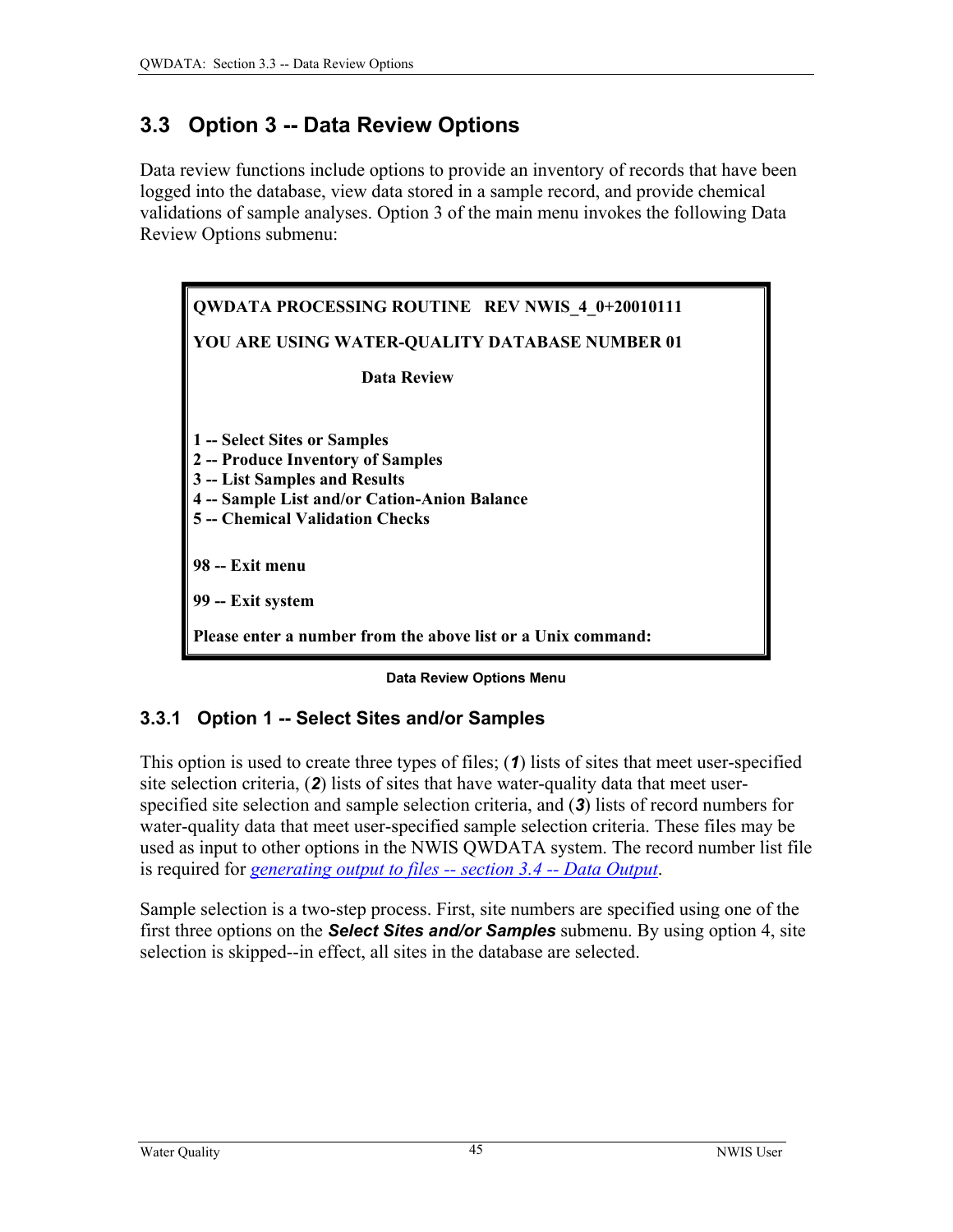<span id="page-1-0"></span>**qwsiterec -- locate record numbers for use by QWDATA application programs QWDATA database(s): 01** 

**You may locate records for specific sites.** 

**If you wish to locate records for specific sites the options are:** 

 **1 -- You have a file containing site numbers** 

 **2 -- You will enter site numbers at terminal** 

 **3 -- You wish to locate sites based upon selection criteria** 

**If you don't care which sites the option is: 4 -- Locate QWDATA records without regard to site** 

**Please enter option (1-4,Q to quit):** 

#### **Site specification menu within the Select Sites and/or Samples option**

In the second step, sample records are selected for the designated list of sites based on user specified criteria.

### **3.3.1.1 Site Selection**

Station numbers may be provided to the software in three ways: *(1)* specified in a file provided by the user, *(2)* from interactive entry, or *(3)* selected based on user specified criteria. The user also may choose not to specify station numbers *(4).*

*(1)* If the station numbers are to be read from an input file, the user will be queried for the file pathname. Station numbers must be listed using the fixed-column format shown in *Appendix G*. An output file from a previous site selection process is also an acceptable format for input. (*Appendix C*)

*(2)* If the station numbers will be entered interactively, the user will be queried for agency code and station number. A null entry ends interactive station number entry.

*(3)* If station numbers are to be selected from user-provided criteria, a list of available criteria for site selection is displayed as shown below:

**qwsiterec -- Locate sites** 

**Enter an X to choose an item for limiting retrieval, Enter a # to remove an item.** 

**(1) AGENCY CODE: \_ (2) STATE CODE: \_ (3) COUNTY CODE: \_ (4) HYDROLOGIC UNIT:\_ (5) DRAINAGE BASIN:\_ (6) POLYGON: \_ (7) RANGE OF STATION NUMBERS: \_ (8) TYPE OF STATION: \_** 

 **Options: ? ^D # / /x /+x /-x /@ /c /q -- Enter ?/ for help** 

**Menu for choosing the site selection criteria within the Select Sites and/or Samples option**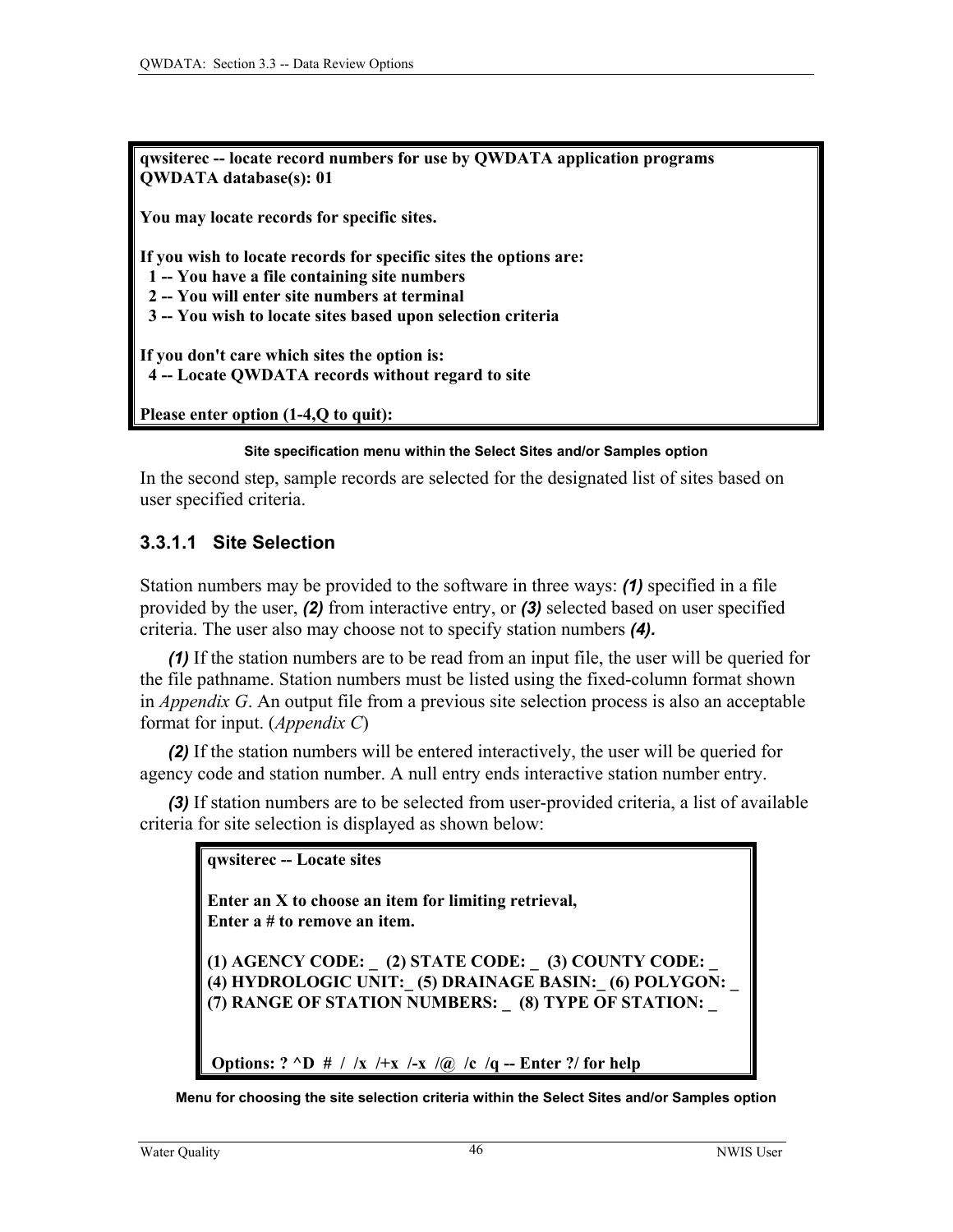<span id="page-2-0"></span>The available selection criteria, which may be used in combination, and the specifications for each are shown below:

|                   | <b>Site Selection</b><br><b>Criteria</b> | <b>Specifications</b>                | <b>Source</b>                                 |
|-------------------|------------------------------------------|--------------------------------------|-----------------------------------------------|
| $\left( l\right)$ | <b>Agency code</b>                       | -- up to 10 agency codes             | <b>GWSI</b> documentation                     |
| (2)               | <b>State code</b>                        | -- up to 10 State codes              | <b>FIPS</b> code dictionary – See Sect. 3.6.5 |
| (3)               | <b>County code</b>                       | -- up to 40 county codes             | <b>FIPS</b> code dictionary – See Sect. 3.6.5 |
| (4)               | Hydrologic unit<br>code                  | -- up to 10 hydrologic<br>unit codes | <b>GWSI</b> documentation                     |
| (5)               | Drainage basin<br>code                   | -- up to 10 drainage basin<br>codes  | <b>GWSI</b> documentation                     |
| (6)               | Polygon                                  | -- up to 50 vertices                 | user specified                                |
| (7)               | Range of station<br>numbers              | - only 1 range                       | user specified                                |
| (8)               | <b>Type of station</b>                   | -- up to 10 station types            | <b>Appendix A</b>                             |

Enter a non-blank character (other than *"* **/***"*) to choose a field for limiting retrieval, or enter a "*#* " to remove a field. The options for screen navigation may be invoked during selection of retrieval criteria.

If a State code is selected for site retrieval, an additional query is included to ask for a country code:

# **To select by state need to specify country. Enter 2-character country code (<CR>=US):**

For information on country codes, please refer to *[GWSI documentation – Chapter 2,](#page-1-0)  [Section 1.11.](#page-7-0)*

 *(4)* If records are to be retrieved by polygons, the user is queried for a file containing the vertices in fixed format. Up to 50 vertices may be specified. The vertices should be stored in the format shown below:

| Column  | Format  | <b>Description</b>                         |
|---------|---------|--------------------------------------------|
| $1 - 7$ | dddmmss | Latitude and (right-justified in column 7) |
| $9-16$  | dddmmss | Longitude (right-justified in column 16)   |

**File format for entering polygon vertices** 

Vertices also may be entered or selected interactively. The user is first asked if vertices are to be stored into a file. If *YES*, the user is queried for a file name. Next, the user may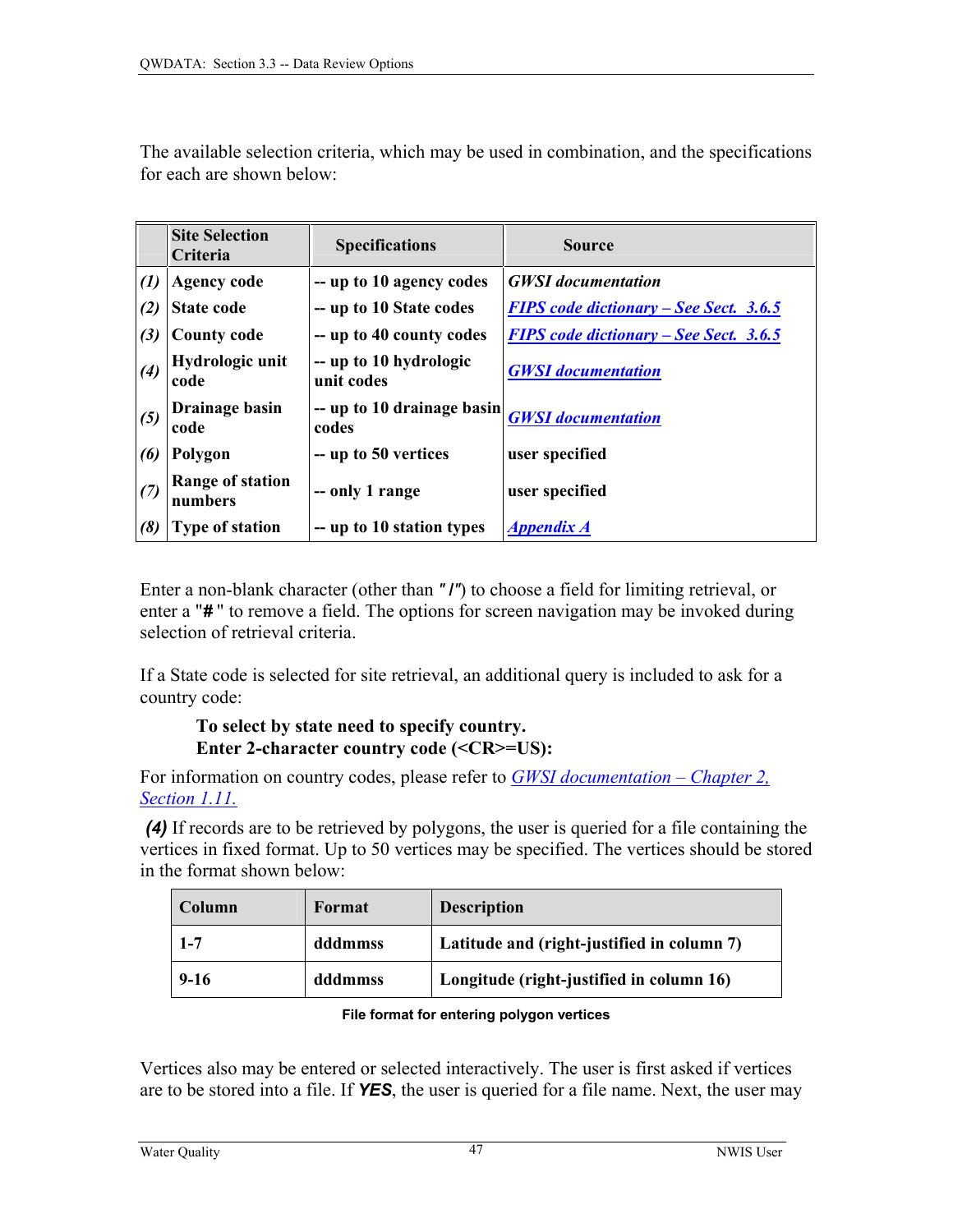choose to retrieve latitude-longitude values from the FIPSFILE -- the 2-digit State code and the 3-digit county code are requested. A county code of 000 will retrieve the State record values. Optionally, the user may choose to enter latitude-longitude pairs interactively from the terminal.

If records are to be qualified by Station Type Code and GW or SW or LK station types are selected, any one or more of the additional selection options shown below may be selected.

| <b>Selection criterion</b>                                                                        | <b>Specification</b>                           | <b>Reference source</b> |
|---------------------------------------------------------------------------------------------------|------------------------------------------------|-------------------------|
| For SW (stream), LK (lake), DV<br>(diversion), LA (land<br>application) or OF (outfall)<br>sites: |                                                |                         |
| <b>Base discharge (range)</b>                                                                     | -- only 1 range                                | user supplied           |
| Drainage area (range)                                                                             | -- only 1 range                                | user supplied           |
| For GW (ground-water), or SP<br>(spring) or AG (aggregate<br>ground water) sites:                 |                                                |                         |
| Primary geologic unit                                                                             | $\left  -\right $ up to 20 geologic unit codes | <b>Section 3.6.4</b>    |
| Use of site                                                                                       | -- up to 10 use-of-site codes                  | <u>Appendix A</u>       |
| Use of water                                                                                      | -- up to 10 use-of-water codes                 | <b>Appendix A</b>       |
| Well depth (range)                                                                                | - only 1 range                                 | user supplied           |
| Ground-water project ID                                                                           | $-$ up to 10 project ID's                      | user supplied           |

**Selection criteria for surface-water and ground-water station types used for site selection** 

To be selected, a site record must satisfy all the selected criteria. *[Note: These selection criteria are optional fields in the Site File record. If the selected field has not been populated in a site record, that site will fail the selection criterion.]*

The speed of the Site File retrieval will vary depending upon the degree of qualification by the selected criteria that are supplied by the user. The user is given a warning and an opportunity to abort the Site File search if the criteria are too general. If no site selection criteria are specified, the default condition is invoked and the selection criterion used is *Agency code* **=** *USGS* **.**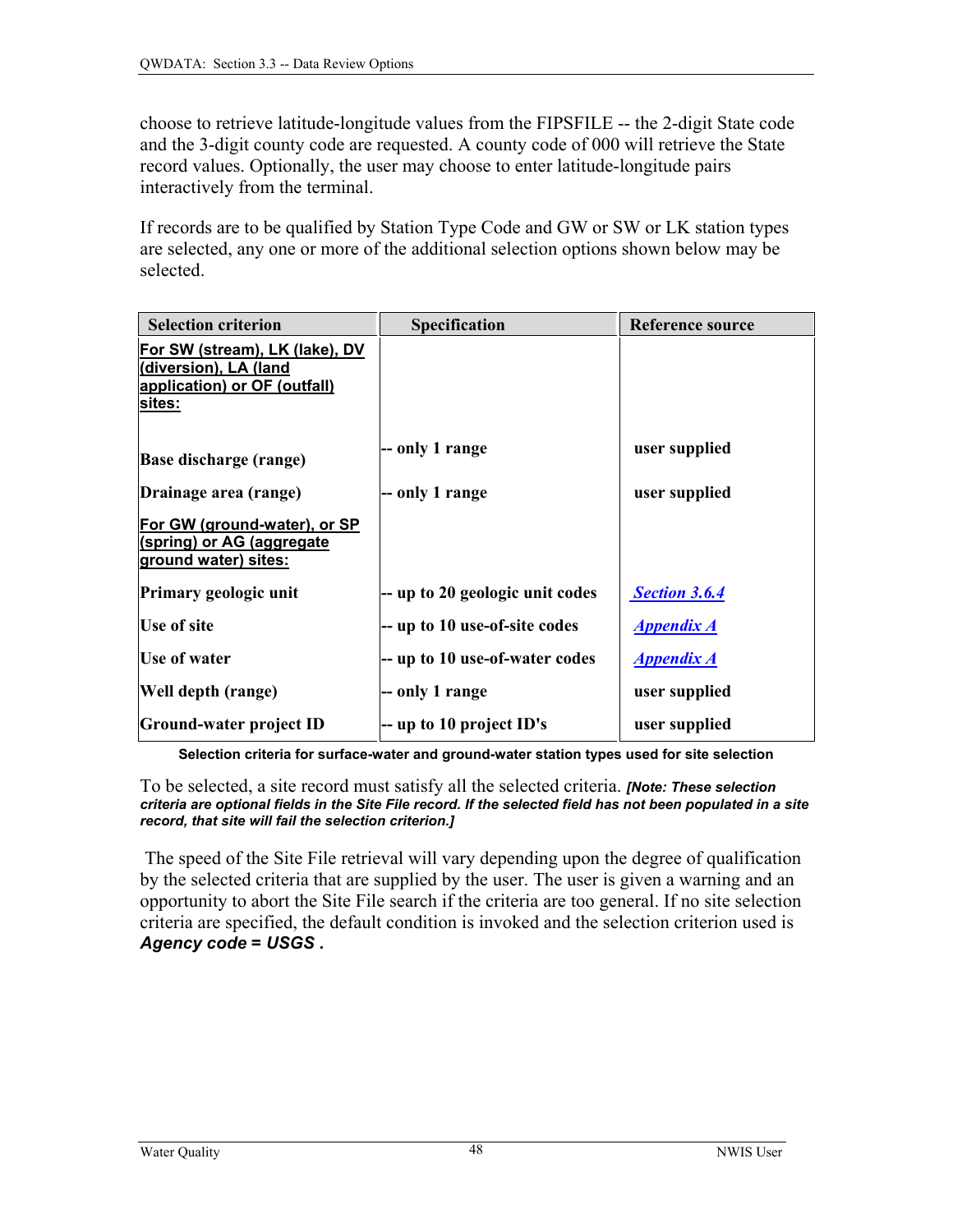**Beginning search for sites in database 01 ... (No selection made -- will search for ALL station types Searching on STATION TYPE only** 

**This may take a long time as the entire site file must be read** 

**Do you wish to continue (Y/N,<CR>=Y)?** 

**Warning message when searching the entire site file**

After the Site File has been queried for sites that satisfy the user selection criteria, the user is asked if selected sites should be sorted. A response of *YES* , invokes a prompt to select sorting options. All of the desired sort codes must be entered on one line with no spaces. The first field will be the primary sort; the next will be the secondary sort, and so forth. In the example below, sites are sorted according to agency code, site type, and station number.

| qwsiterec -- total number sites located: 1050                                                                                                         |                                                          |  |
|-------------------------------------------------------------------------------------------------------------------------------------------------------|----------------------------------------------------------|--|
| Do you wish to sort the located sites $(Y/N)$ ? Y                                                                                                     |                                                          |  |
|                                                                                                                                                       | You may sort on any combination of the following fields: |  |
| A -- Agency code                                                                                                                                      | G -- Hydrologic unit                                     |  |
| B -- Station number H -- Drainage basin                                                                                                               |                                                          |  |
| C -- Station name                                                                                                                                     | <b>I</b> -- Station type                                 |  |
| D -- Latitude-longitude J -- Use of water                                                                                                             |                                                          |  |
| E -- State                                                                                                                                            | K-Geologic unit                                          |  |
| F -- County                                                                                                                                           | L -- Ground-water project                                |  |
| The first field will be the primary sort<br>the next will be the secondary sort 1,<br>Please enter the sort codes on one line with no embedded spaces |                                                          |  |
| Enter sort code(s):                                                                                                                                   |                                                          |  |

**User is given the option to sort retrieved sites**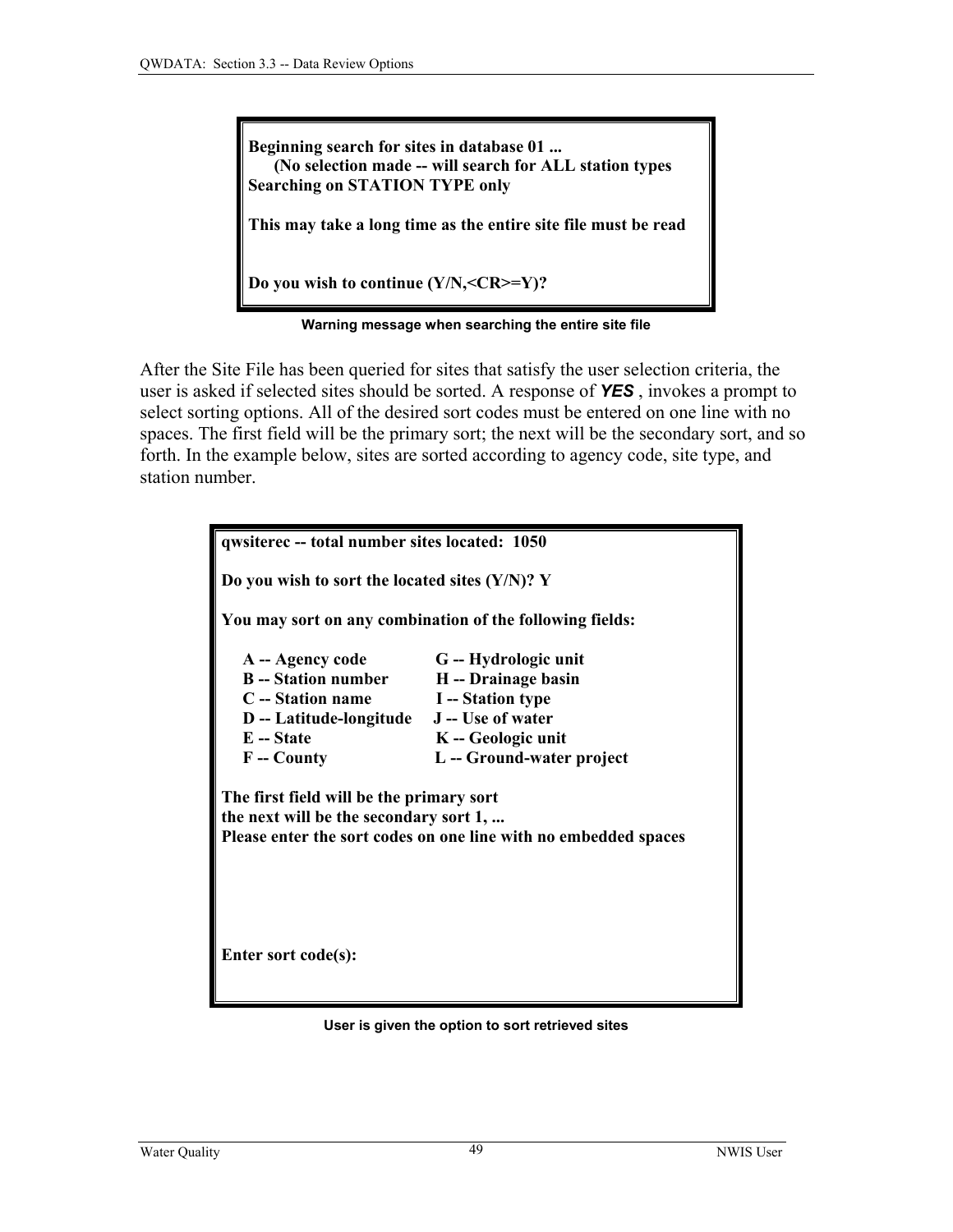When the sort is complete or if the sort option is skipped, the user is prompted to enter a file name to hold the retrieved site numbers. The site numbers and associated location and other site information are saved in a file using a fixed-column format shown in Appendix C.

*(4)* If the user chooses not to specify site numbers in the *Select Sites and/or Samples* submenu, the program moves to the option to select water-quality records.

# **3.3.1.2 Selecting Water-Quality Records**

After sites are selected, water-quality records may be selected for the specified sites or the user may return to the "Data Review" menu. To select water-quality records, a screen is displayed to specify selection criteria. If no water-quality record selection criteria are specified, by entering a **<cr>** in the **DATE** field, the program uses a default date range from 1776 to present -- in effect, selecting all records in the database.

| <b>Locate QWDATA records</b>                                                                                                              |
|-------------------------------------------------------------------------------------------------------------------------------------------|
| Enter an X to choose an item for limiting retrieval,<br>Enter a # to remove an item.                                                      |
| (1) DATE: (2) ANALYSIS-LEVEL CODES: _ (3) PROJECT ID: _<br>(4) GEOLOGIC UNIT: _ (5) PROCESSING STATUS:<br>(6) PARAMETER VALUES AND CODES: |
|                                                                                                                                           |
|                                                                                                                                           |
| Options: ? ^D # / /x /+x /-x /@ /c /q -- Enter ?/ for help                                                                                |

**Selection options for locating water-quality records**

Water-quality records may be selected using any combination of six selection criteria, which are shown below: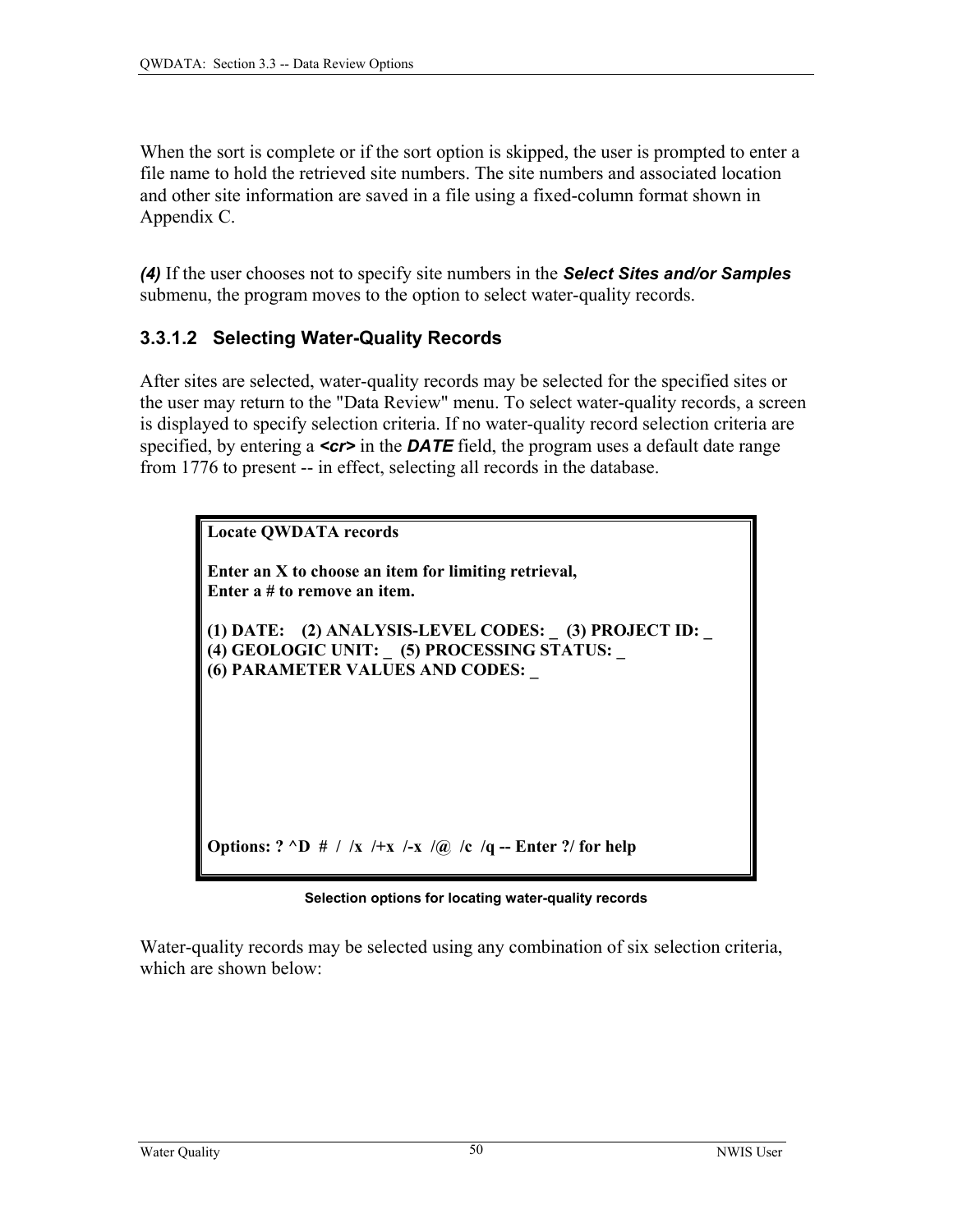<span id="page-6-0"></span>

|                   | <b>Selection criterion</b>           | Specification                                           | Reference<br>source      |
|-------------------|--------------------------------------|---------------------------------------------------------|--------------------------|
| $\left( l\right)$ | Date (range)                         | -- 1 date range                                         | user supplied            |
| (2)               | <b>Analysis-level codes</b>          |                                                         |                          |
|                   | <b>Medium</b> code                   | -- up to 10 medium codes                                | <b>Appendix A</b>        |
|                   | Analysis source code                 | -- up to 10 analysis source codes                       | <b>Appendix A</b>        |
|                   | <b>Hydrologic condition</b><br>code  | -- up to 6 hydrologic condition codes                   | <i><b>Appendix A</b></i> |
|                   | Sample type code                     | --up to 6 sample type codes                             | <b>Appendix A</b>        |
|                   | Hydrologic event<br>code             | -- up to 10 hydrologic event codes                      | <b>Appendix A</b>        |
| (3)               | <b>Project ID</b>                    | -- up to 10 project ID's                                | user supplied            |
| (4)               | Geologic unit                        | -- up to 10 geologic unit codes                         | <b>Function 6.4</b>      |
| (5)               | <b>Processing status</b>             | -- up to 6 processing status codes                      | <b>Appendix A</b>        |
| (6)               | <b>Parameter codes and</b><br>values |                                                         |                          |
|                   | <b>Parameter codes</b>               | -- up to 50 parameter codes                             | <b>Function 6.2</b>      |
|                   | <b>Parameter values</b>              | -- up to 50 parameter value minimums and/or<br>maximums | user supplied            |
|                   | <b>Remark codes</b>                  | -- up to 5 remark codes                                 | <b>Appendix A</b>        |
|                   | <b>Quality-assurance</b><br>codes    | -- up to 5 quality-assurance codes                      | <u>Appendix A</u>        |
|                   | <b>Method codes</b>                  | -- up to 5 method codes                                 | <u>Appendix A</u>        |
|                   | Prep set number                      | -- one prep set number                                  | user supplied            |
|                   | Analysis set number                  | -- one analysis set number                              | user supplied            |
|                   | Value qualifier code                 | $\left  -\right $ up to 5 value qualifier codes         | <b>Appendix A</b>        |

#### **Record selection criteria, specifications, and reference source**

A user can get all stored records for a site if *DATE* is used for the selection of records and a <CR> is entered for both the begin date and end date. In any release after NWIS 4.2, the storage of times in the Universal Time Coordinate (UTC) System may result in small number of samples not being included in retrievals limited by date. The retrieval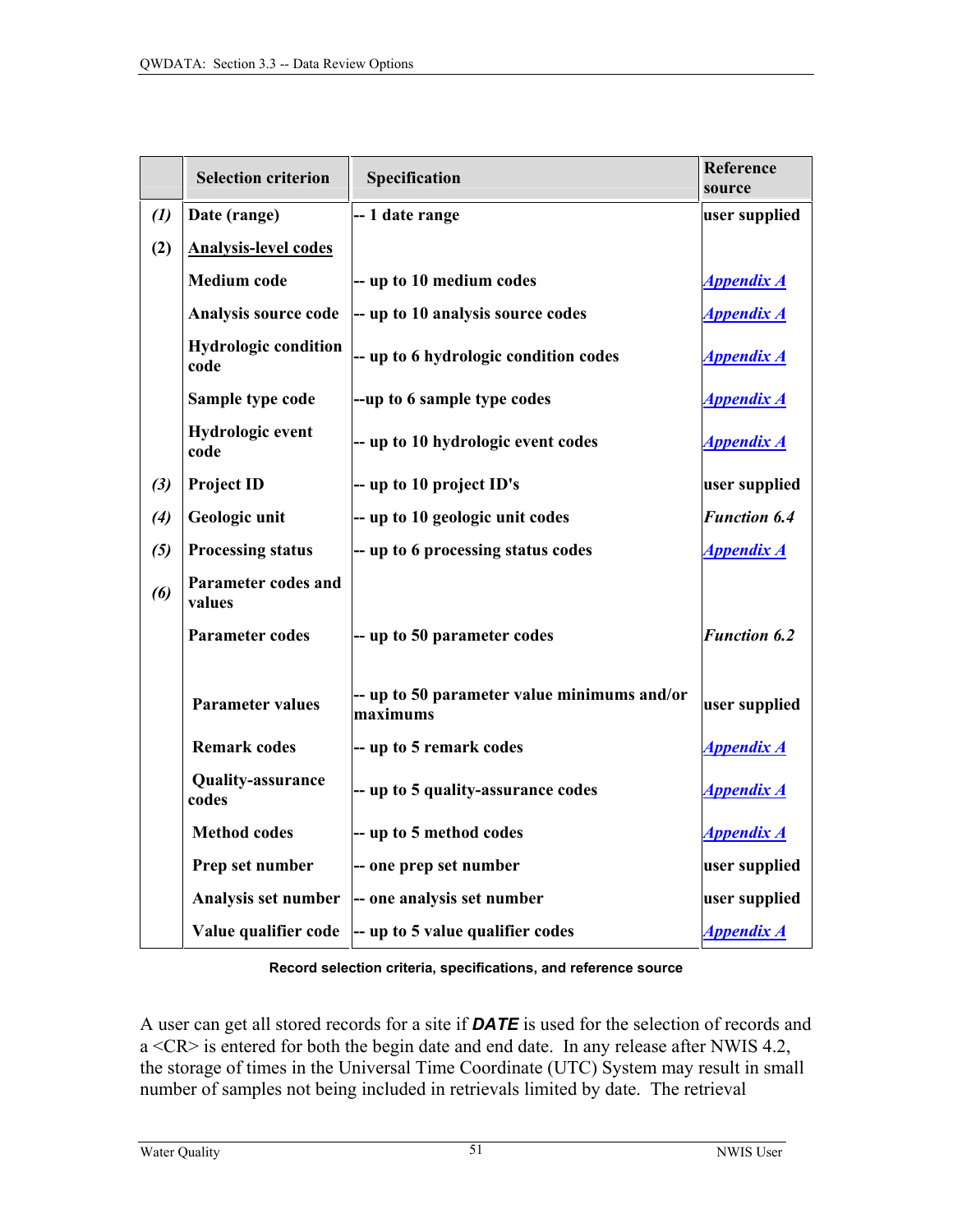<span id="page-7-0"></span>program will use the time variable set for the Unix environment on the local computer system. To avoid missing samples in a date range, you could include an extra day on either end of the desired date range. Some examples of this behavior include:

A) Example: Sample in Arizona database from Navajo reservation (the Navajo reservation observes daylight saving time, but the rest of the state does not)

1) Unix time variable is US/Arizona

- 2) Sample begin date/time logged in as:  $10-01-02$   $\omega$  0030 MDT
- 3) Sample begin date/time stored in UTC as: 10-01-02 @ 0630 UTC
- 4) Retrieval of all records in a water year as entered on the screen: Begin date: 10-01-02 End date: 09-30-03
- 5) Retrieval date range converted to: Begin date: 10-01-02 @ 07:00:00 UTC End date: 10-01-03 @ 06:59:59 UTC

Due to the conversion to UTC for retrieval this sample is *not* included in the retrieval even though it was collected in the date range selected.

B) Example: Sample from Indiana in a county near Chicago, Illinois

- 1) Unix time variable is US/East-Indiana
- 2) Sample begin date/time logged in as:  $09-30-02$  @ 2345 CST
- 3) Sample begin date/time stored in UTC as: 10-01-02 @ 0545 UTC
- 4) Retrieval of all records in a water year as entered on the screen: Begin date: 10-01-02 End date: 09-30-03

5) Retrieval date range converted to: Begin date: 10-01-02 @ 05:00:00 UTC End date: 10-01-03 @ 04:59:59 UTC

Due to the conversion to UTC for retrieval this sample is included in the retrieval even though it was not collected in the date range selected.

C) Example: Sample from the east coast of the United States

- 1) Unix time variable is US/Eastern
- 2) Sample begin date/time logged in as:  $09-30-02$   $\omega$  2300 EST
- 3) Sample begin date/time stored in UTC as: 10-01-02 @ 0400 UTC
- 4) Retrieval of all records in a water year as entered on the screen: Begin date: 10-01-02 End date: 09-30-03
- 5) Retrieval date range converted to: Begin date: 10-01-02 @ 04:00:00 UTC End date: 10-01-03 @ 03:59:59 UTC

Due to the conversion to UTC for retrieval this sample is included in the retrieval even though it was not collected in the date range selected.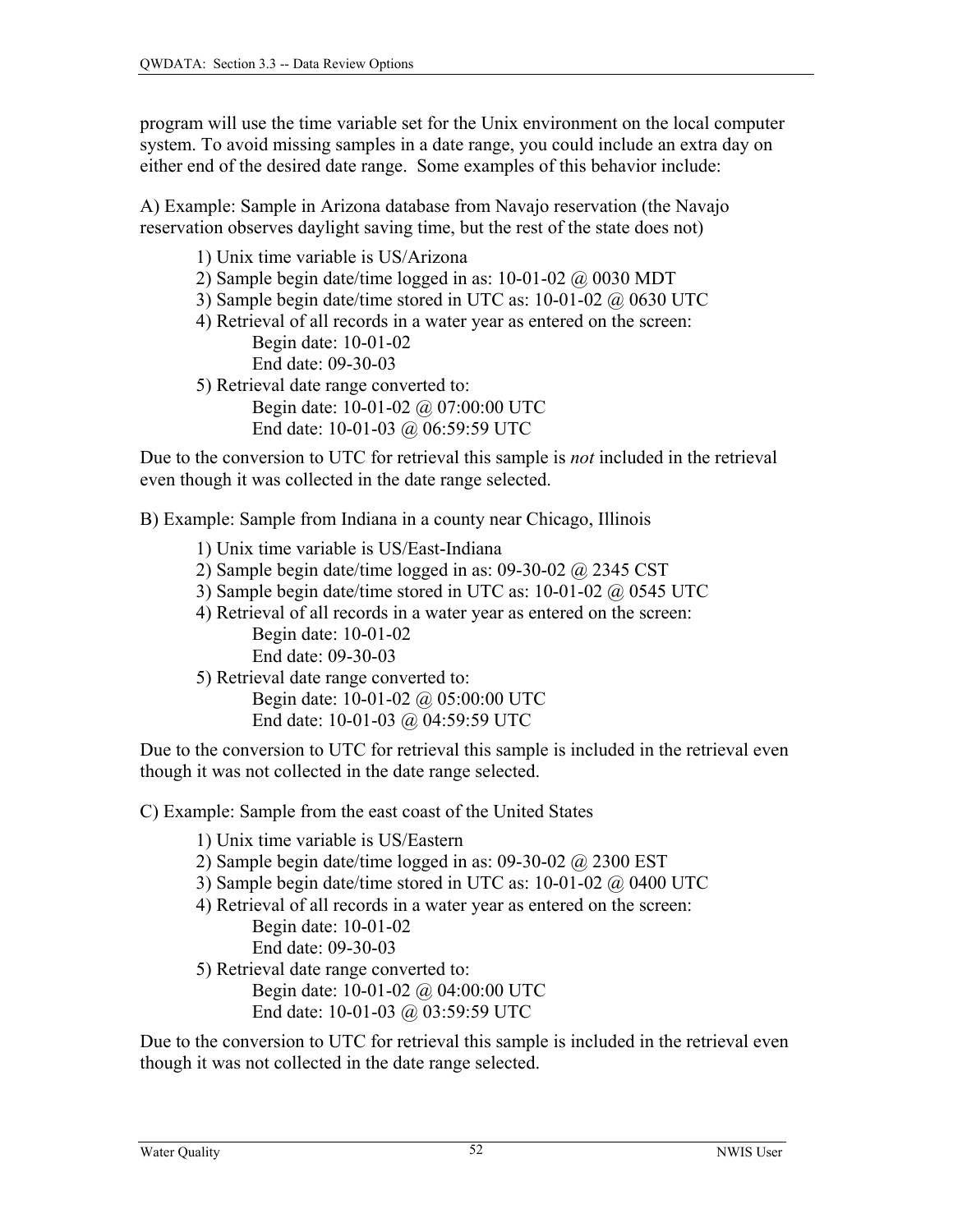D) Example: Sample from the east coast of the United States

1) Unix time variable is US/Eastern

2) Sample begin date/time logged in as: 09-30-03  $\omega$  2330 EST

- 3) Sample begin date/time stored in UTC as: 10-01-03 @ 0430 UTC
- 4) Retrieval of all records in a water year as entered on the screen: Begin date: 10-01-02 End date: 09-30-03
- 5) Retrieval date range converted to:

Begin date: 10-01-02 @ 04:00:00 UTC End date: 10-01-03 @ 03:59:59 UTC

Due to the conversion to UTC for retrieval this sample is *not* included in the retrieval even though it was collected in the date range selected.

Selection of criteria based on *(2) analysis-level codes* or *(6) parameter codes and values* each invoke another menu described below.

If the user specifies a selection based on *analysis-level codes*, the following menu is invoked. The user may select one or more of the selection criteria.

**Locate QWDATA records** 

**Enter an X to choose an item for limiting retrieval, Enter a # to remove an item.** 

**(1) MEDIUM CODE: \_ (2) ANALYSIS SOURCE: \_ (3) HYDROLOGIC CONDITION: \_ (4) SAMPLE TYPE: \_ (5) HYDROLOGIC EVENT: \_** 

**Options:** ? ^D # / /x /+x /-x /@ /c /q -- Enter ?/ for help

#### **Options for selecting water quality records based on analysis-level codes**

If the user specifies a selection based on *parameter codes and values* the following series of menus are invoked. On the first menu, the user has the option of restricting parameter selection by selecting *NOT*. This option is used to select records for which parameter(s) identified in the next step do not exist. For example, if the *NOT* option is selected and parameter code 00010 is selected, only records without parameter code 00010 (water temperature) are retrieved.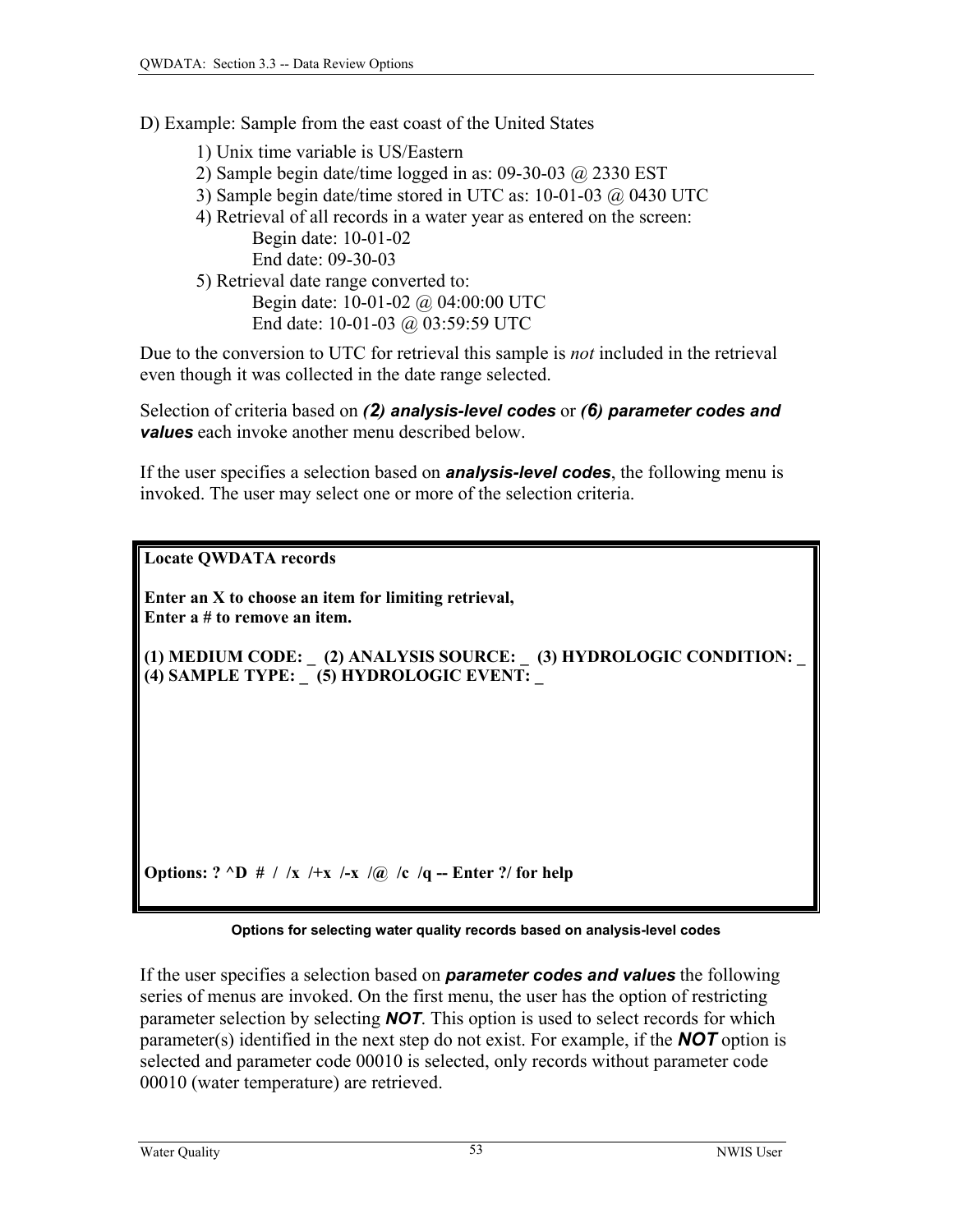Next, the user is asked to specify the first parameter code for selection. The user may also specify minimum and maximum values for that parameter code as well as other result level codes listed in the screen below. Null values can be retrieved by inserting a '.' in the MIN field.

| Parameter code/value tests                                                                   |                                                               |  |
|----------------------------------------------------------------------------------------------|---------------------------------------------------------------|--|
|                                                                                              |                                                               |  |
| $\parallel$ NOT: (X qualifies records if specified parameters do not exist)                  |                                                               |  |
| Enter up to 50 tests--quit? $(Y/N)$ : N                                                      |                                                               |  |
|                                                                                              |                                                               |  |
| (1) PARM: 00010 MIN: 15 MAX: 30 RMK: $\frac{1}{2}$                                           |                                                               |  |
|                                                                                              | $QA:$ _ _ _ _ _ METH: _ _ _ _ _ PREP SET NUMBER:              |  |
|                                                                                              |                                                               |  |
|                                                                                              | (2) A/O: O PARM: 00300 MIN: 4 MAX: RMK: _ _ _ _ _             |  |
|                                                                                              |                                                               |  |
|                                                                                              | ANL SET NUMBER: $\_\_$ VAL QUAL CODE: $\_\_$                  |  |
|                                                                                              | (3) A/O: PARM: _____ MIN: ________ MAX: ________ RMK: _ _ _ _ |  |
|                                                                                              | $QA:$ _ _ _ _ _ METH: _ _ _ _ _ PREP SET NUMBER:              |  |
|                                                                                              | ANL SET NUMBER: $\_\_\_$ VAL QUAL CODE: $\_\_$                |  |
|                                                                                              |                                                               |  |
|                                                                                              |                                                               |  |
|                                                                                              |                                                               |  |
|                                                                                              |                                                               |  |
|                                                                                              |                                                               |  |
|                                                                                              |                                                               |  |
|                                                                                              |                                                               |  |
| Options: $? \triangleleft D \# / /x \# x \# x \# \sqrt{a} \# c \sqrt{q}$ - Enter ?/ for help |                                                               |  |
|                                                                                              |                                                               |  |
|                                                                                              |                                                               |  |

**Screen for selecting water-quality records based on parameter codes** 

More than one parameter code may be selected. Selection by parameter codes and values is the only selection that does not require that the specified criteria must be satisfied to qualify a water-quality record for selection. If more than one parameter code is specified, for *each parameter after the first*, the user is asked whether the relation to the previous parameter is *AND* or *OR* . The *AND* or *OR* options in combination with the *NOT* option results in specific actions based on the rules of *boolean logic (Getting started, 2.2.6)* . Examples are shown in the table below.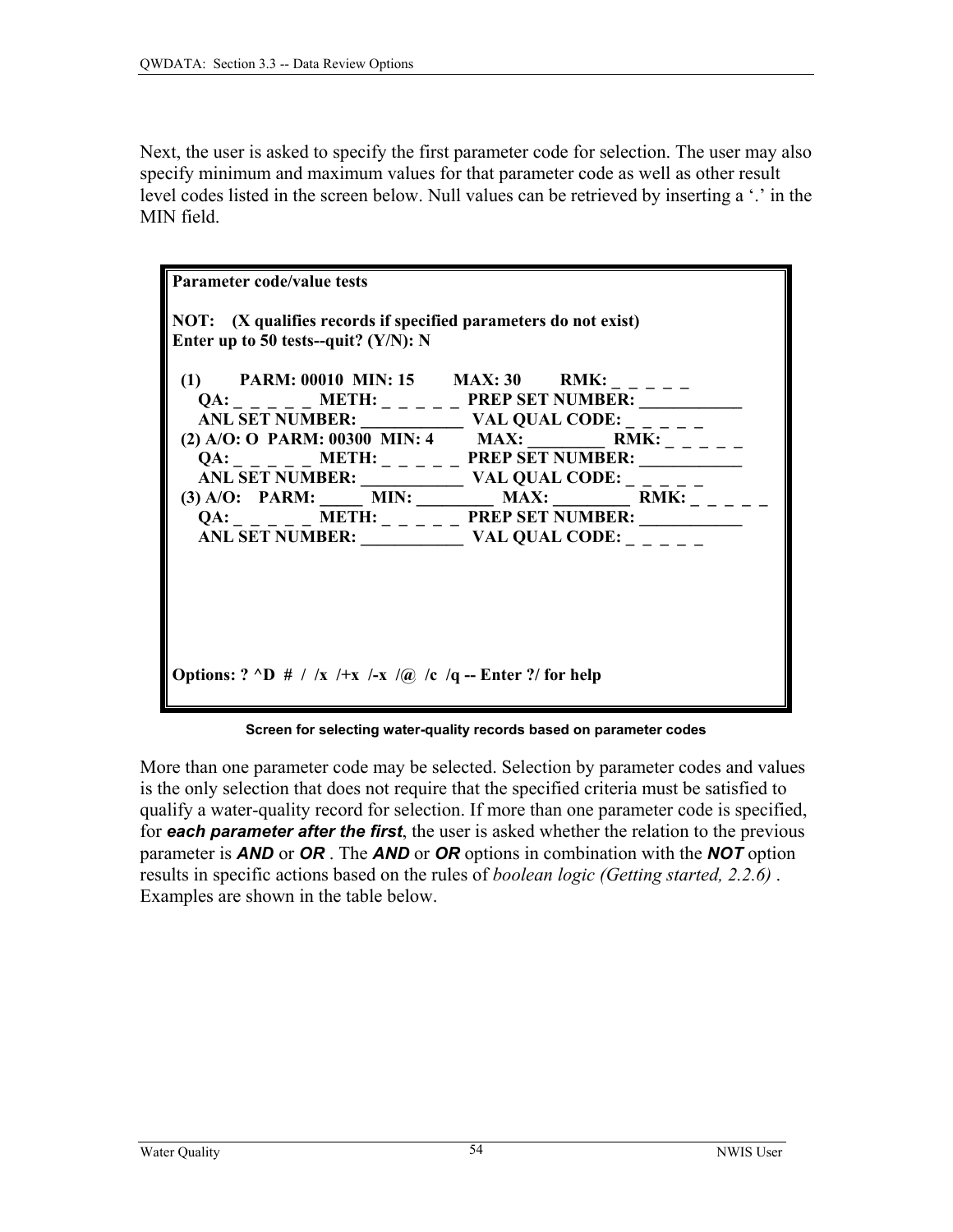| <b>First</b><br>specification | <b>Second specification</b><br>(P1=parameter code 1, etc.) | <b>Action</b><br>selects records that                                            |
|-------------------------------|------------------------------------------------------------|----------------------------------------------------------------------------------|
| NOT                           | <b>P1, AND P2</b>                                          | do not contain values for both P1 and P2                                         |
| NOT                           | <b>P1, OR P2</b>                                           | do not contain values for either P1 or P2                                        |
| --                            | P1, AND P2                                                 | contain values for both P1 and P2                                                |
| --                            | <b>P1, OR P2</b>                                           | contain values for either P1 or P2                                               |
| --                            | <b>P1, OR P2, AND P3</b>                                   | contain values for either P1 or both P2 and<br>P3                                |
| NOT                           | <b>P1, OR P2, AND P3</b>                                   | do not contain values for either P1 or both<br>P <sub>2</sub> and P <sub>3</sub> |

**Actions of NOT, AND, and OR specifications for record selection based on result level codes** 

After the specifications are complete, the user is asked to select if records flagged as local use *(code z)* or proprietary *(code 9)* should be included in the retrieval. If *1* is entered, records with a processing status of **"***z"* are included in the retrieval; if *2* is entered, records with an analysis status = **"***9"* are included; if *12* is entered, both local use and proprietary records are included; a carriage return *<cr>* results in the default condition in which local use and proprietary records are excluded from the retrieval. Additional information about setting the processing status code is available in *[section 3.7.5](#page-2-0)*; general information about analysis status codes and processing status codes is available in *[section 2.4.10](#page-6-0)* and *[2.4.15](#page-7-0)* respectively.

The user is notified that the database search has begun. After water-quality records are retrieved (and if the number of records retrieved is greater than zero), the number of records and number of sites are displayed to the screen:

**qwsiterec -- locating QWDATA records** 

**Beginning search for QWDATA records in database 01 ... ... end of search. 12227 records ( 212 sites) located in database 01** 

**Do you wish to save a list of sites that have QW data (Y/N)? Y** 

**Enter pathname of file to hold list of sites with QW data for database /n -- :**

**User is notified of the number of water-quality records retrieved and the number of sites for those records. The user is given the option to save a list of sites for which water-quality records were selected.** 

The user is asked if the list of sites with water quality data should be saved. If the response is *YES*, the user is prompted to enter the path name for the file. Next, the user is asked if the water-quality record numbers should be sorted. The retrieved record numbers may be sorted on any combination of the following fields: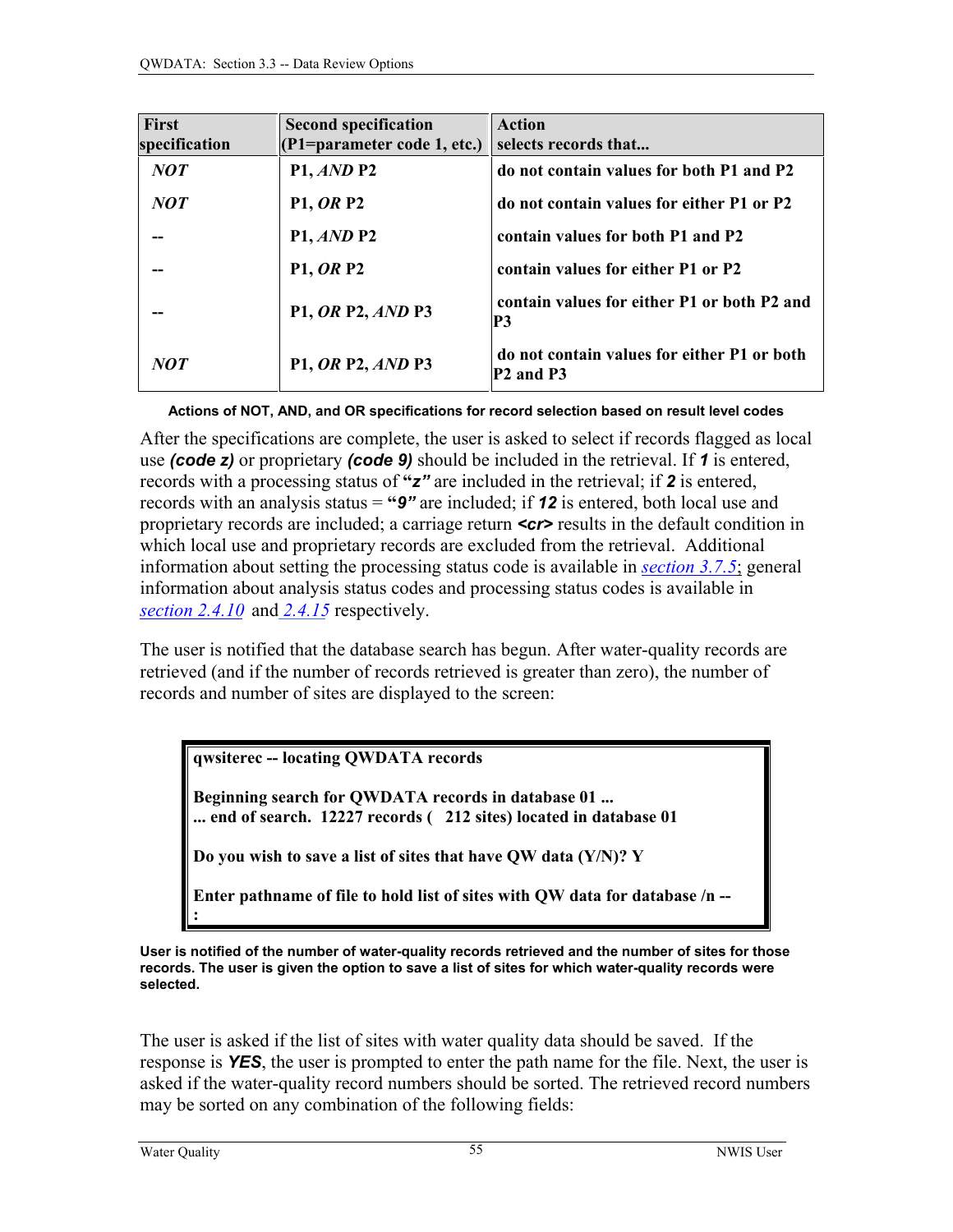

**User is notified of the number of water-quality records retrieved and given the option to sort the record numbers**

All of the desired sort codes must be entered on one line with no spaces. The first field will be the primary sort; the next will be the secondary sort, and so forth. When the sort is complete or if the sort option is skipped, the user is prompted to enter a file name to hold the retrieved list of record numbers. An example of output of record numbers from this program are shown in *[Appendix C](#page-0-0)*.

# **3.3.2 Option 2 -- Produce Inventory of Samples**

This option is used to produce a table of information for records that have been logged into the database for samples collected within a specific water year. This program has historically been identified as the `loglist' program. The table may be limited to a usersupplied list of station numbers (up to 50) and/or range of dates within the specified water year. An example of the output from this program is included in *[Appendix C.](#page-0-0)* This tabular output is written to a file and may be spooled to a printer at the user's request.

Some of the information included in this output indicates the storage of results for some types of analyses. Column entries in the types of analyses can be marked as R, which means that when the sample was logged in, the indicated type of analyses was included in the sample header information; C, which means that when the sample was logged in, the indicated type of analyses was included in the sample header information and at least one of the parameter codes in the type of analysis group has a result stored for the record; or 'blank', which means that nothing was done during login. In the table below are the types of analyses and the parameter codes that are included in each group: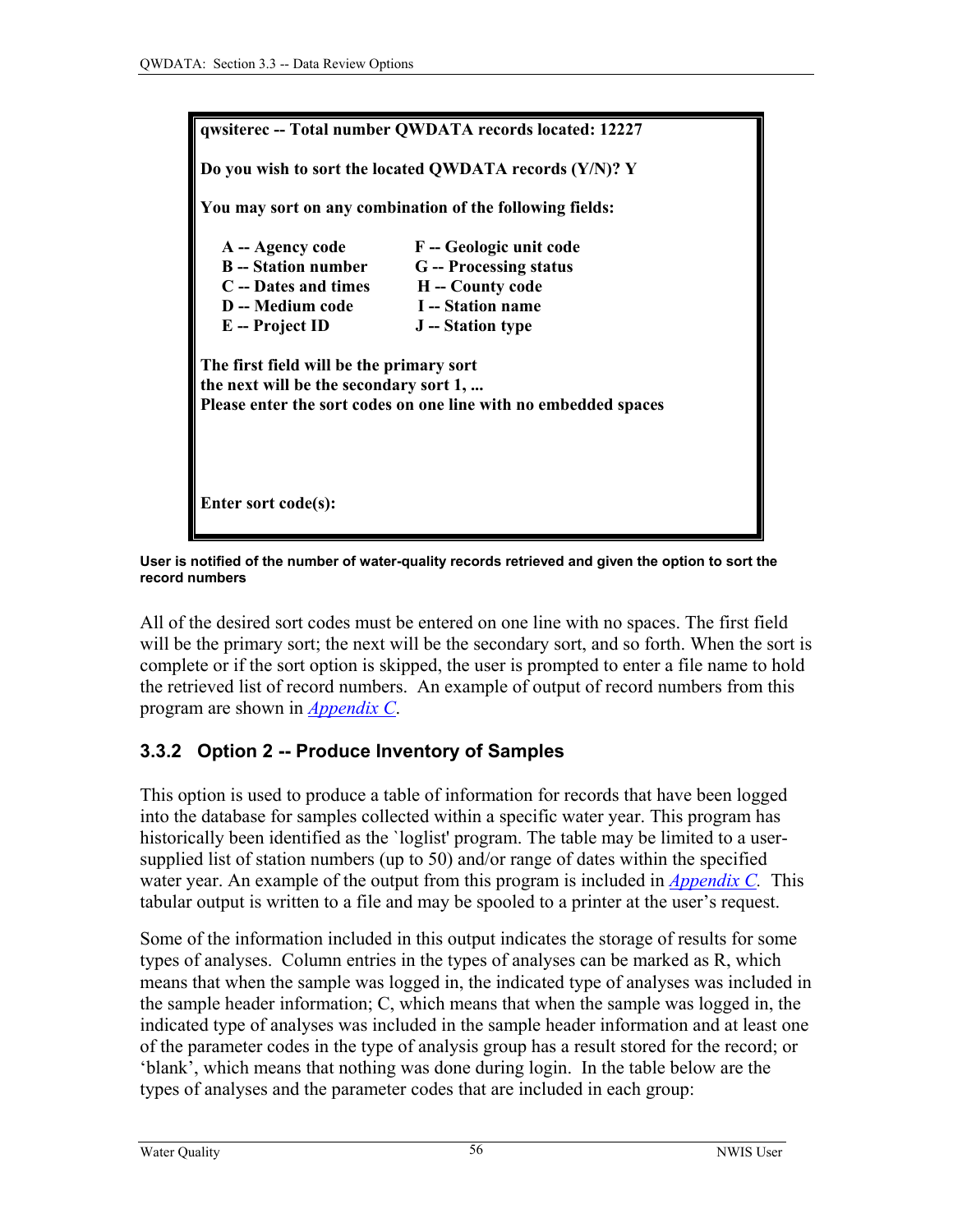| <b>Type of Analyses</b> | <b>Parameter Codes</b>             |
|-------------------------|------------------------------------|
| CH, Chemical            | 00915, 00925, 00930, 00940, 00945, |
|                         | 00955, 90095                       |
| <b>NU, Nutrients</b>    | 00608, 00610, 00625, 00630, 00631, |
|                         | 00665,00666                        |
| ME, Metals              | 01025, 01027, 01030, 01034, 01040, |
|                         | 01042, 01045, 01046, 01049, 01051, |
|                         | 01056, 01065, 01067, 01090, 01092  |
| <b>BI, Biological</b>   | 00573, 60050, 70943, 70944, 70945, |
|                         | 70946, 70949, 70950, 70960, 70964, |
|                         | 70968, 71100, 81354, 82555, 95100, |
|                         | 95200                              |
| PE, Pesticides          | 39370, 39516, 00550, 06801         |
| RA, Radiological        | 80050, 80060, 80030, 80040         |
| SE, Sediment            | 80154, 70344, 70346                |
| BE, Bed material        | 80160, 80162, 80169, 80171         |

**Note:** This feature should be used with caution, because it does not indicate when all results for requested analyses have been stored in the database. The results in the types of analyses columns are based on a very limited set of parameters.

The user is first queried for the name of a file to hold the output. The file name may include the pathname if the user does not wish to save the file in the current directory. If the specified file already exists, it may be either appended or overwritten, according to the user response. The water year is entered next. Within the selected water year, the table may be restricted to specific station numbers and a range of dates. Station numbers may be entered interactively or from a *[fixed-column format file](#page-0-0)* . Station numbers also are accepted in the format used to output stations under *[menu option 3.3.1](#page-0-0)* . Sites may also be input without an agency code.

```
QW LOGLIST PROGRAM 
   THU, MAR 22 2001 
PLEASE ENTER NAME OF FILE TO HOLD THE OUTPUT: loglist 
  PLEASE ENTER THE WATER YEAR (4 DIGITS) 
1973 
 DO YOU WANT INFORMATION FOR SPECIFIC STATIONS (YES OR NO) ? 
N 
 DO YOU WANT INFORMATION FOR A RANGE OF DATES (YES OR NO) ? 
N 
Searching ... 
   1715 RECORDS RETRIEVED 
 RECORDS ARE ORDERED BY RECORD NUMBER 
  DO YOU WANT THEM SORTED ON SOME OTHER FIELD (YES OR NO)?
```
**Screen queries for producing an inventory of samples in the water-quality database**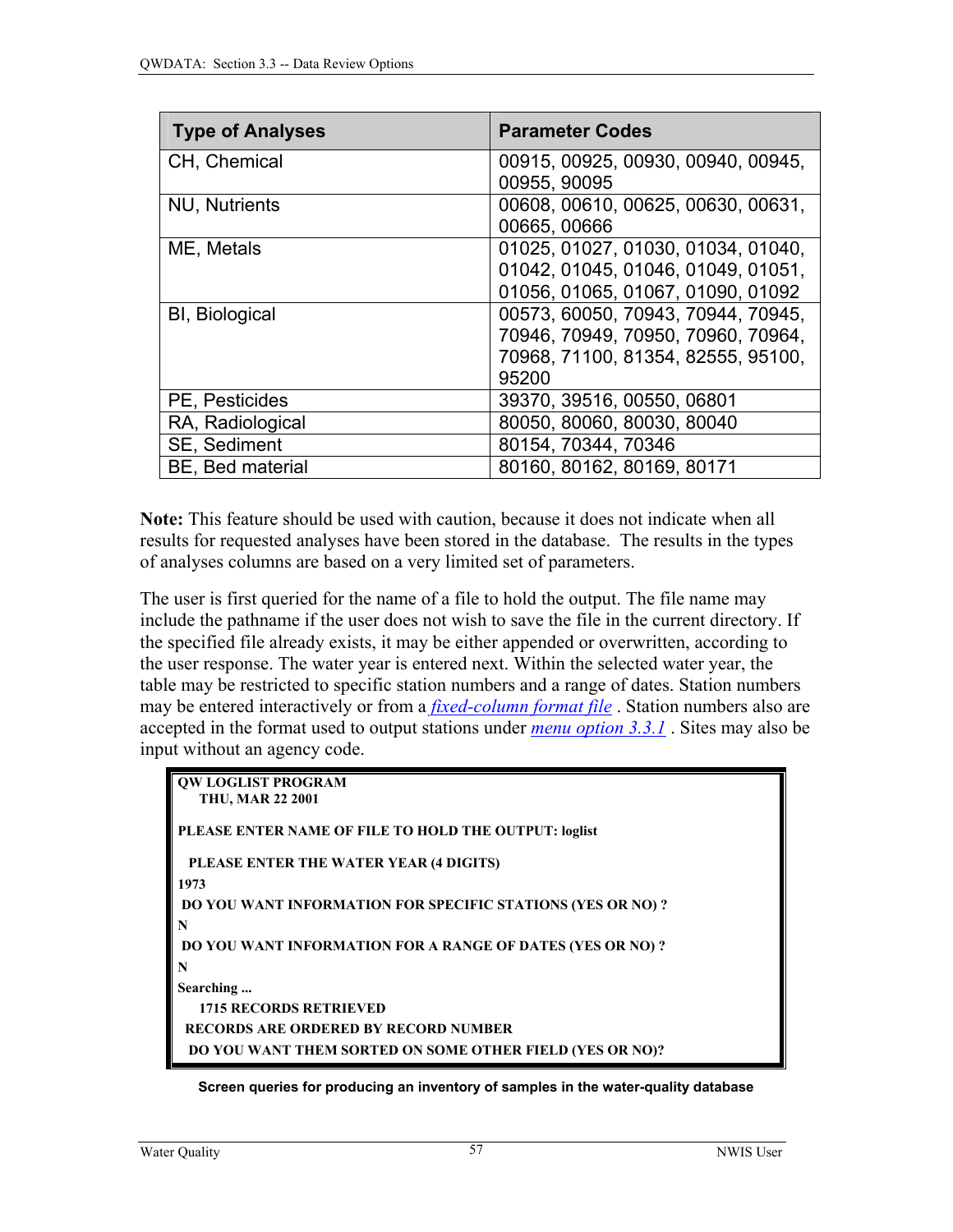<span id="page-13-0"></span>When the selected records have been retrieved, they are ordered by record number. The user is given the option to sort the records by up to seven sort fields (station number, project code, processing status code (*[Appendix A](#page-0-0)*, date of last update, record number, sample start date, and lab ID). Sort selections are entered one at a time. The first sort option entered is the secondary sort; the primary sort is on the record number, the second sort option entered is the tertiary sort, and so forth.



### **Screen queries for sorting the sample inventory file**

When the sort request is complete, the user is asked if data for another water year are to be retrieved. If a response of *YES* is provided, the queries described above are repeated beginning with entry of station numbers and/or date range. If the response is *NO*, the name of the file containing the output is displayed to the screen and the user is given the option to spool the output file to a printer. The user may enter a destination printer or print to the default local printer. Upon completion of the inventory table, the user is returned to the Data Review menu.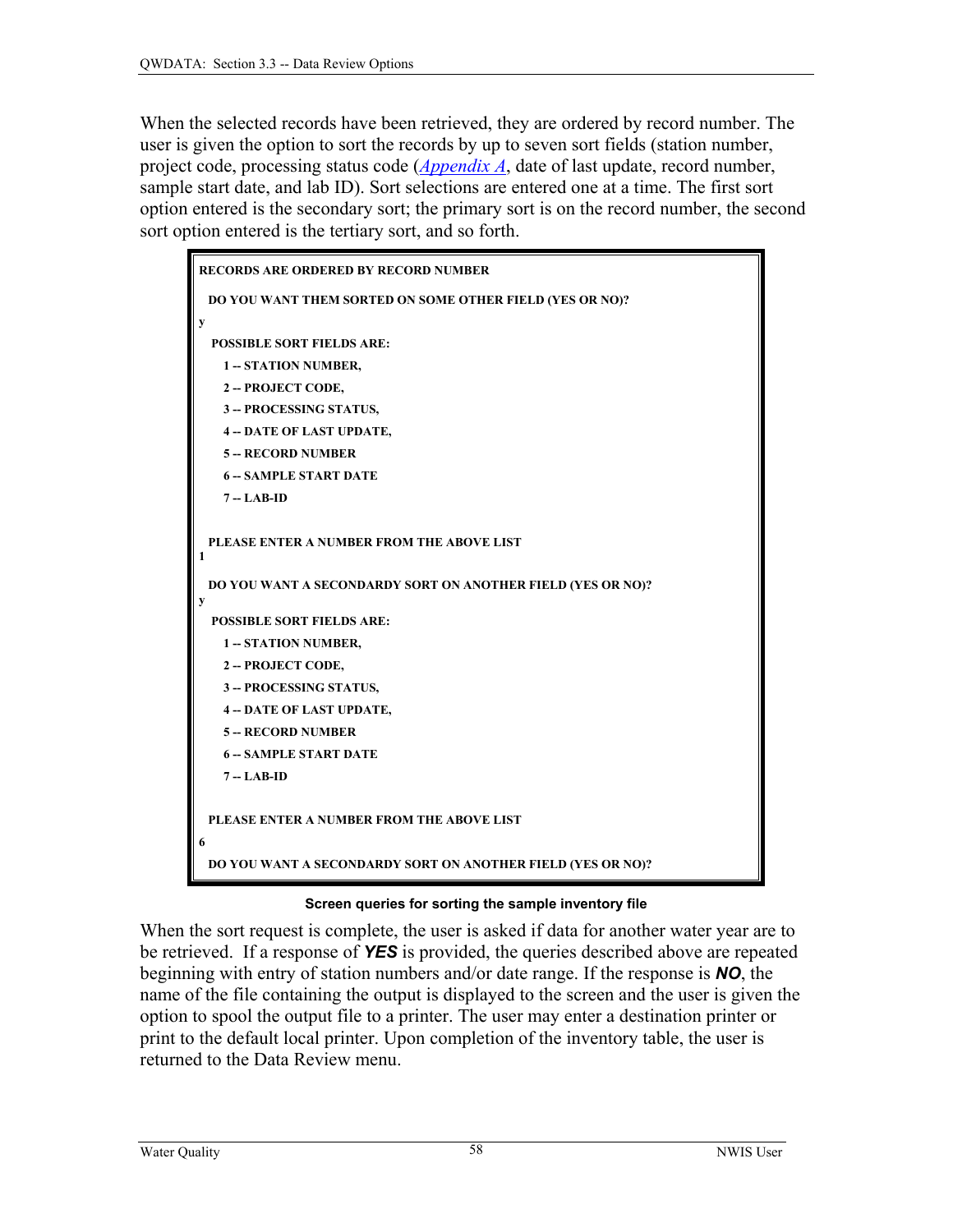# **3.3.3 Option 3 -- List Samples and Results**

Sample information and analytical results for requested records can be displayed to the screen or a file. Records may be identified by record number or by agency, station number, date, time, and medium code. The user is first given the option to enter record selection information interactively or to input this information using an existing file. **Note:** The minimum identifying information needed to uniquely identify a sample is agency code, station number, date, and medium code.

To retrieve a record using sample identification information, all information that has been entered for a particular sample must be specified. The fields that could be completed are agency, station number, date, medium code, time, end date, and end time. For example, if all of these fields were populated for a particular sample, then all of the fields must be used to identify and retrieve the sample. Typically, samples are uniquely identified with agency, station number, date, time, and medium code.

If the list of records is to be entered from a file, the user is prompted for the file name and input format (1 -- record number, or 2 -- agency code, station number, date, time, and medium code).

| qwlist program -- processing in database: 01                                                            |
|---------------------------------------------------------------------------------------------------------|
| Do you want to enter record selection info at the terminal $(Y/N, <\nC R>=Y)$ ? N                       |
| Enter the pathname of the input file (99 to end)--<br>test <sub>3</sub>                                 |
| What is the format of this file? That is, does it<br>contain record numbers or agency-site-date-medium? |
| Do you want to identify records by:                                                                     |
| 1 -- Record Number                                                                                      |
| 2 -- Agency Code, Station Number, Date, Time                                                            |
| Please enter option $(1/2, =1)$ :                                                                       |

### **Entering a file to retrieve a list of sample information**

If the records are to be identified by record number, the format of the file is one record number per line, with the 8-digit record number beginning in column 1 of each line as shown in *[Appendix G](#page-0-0)*.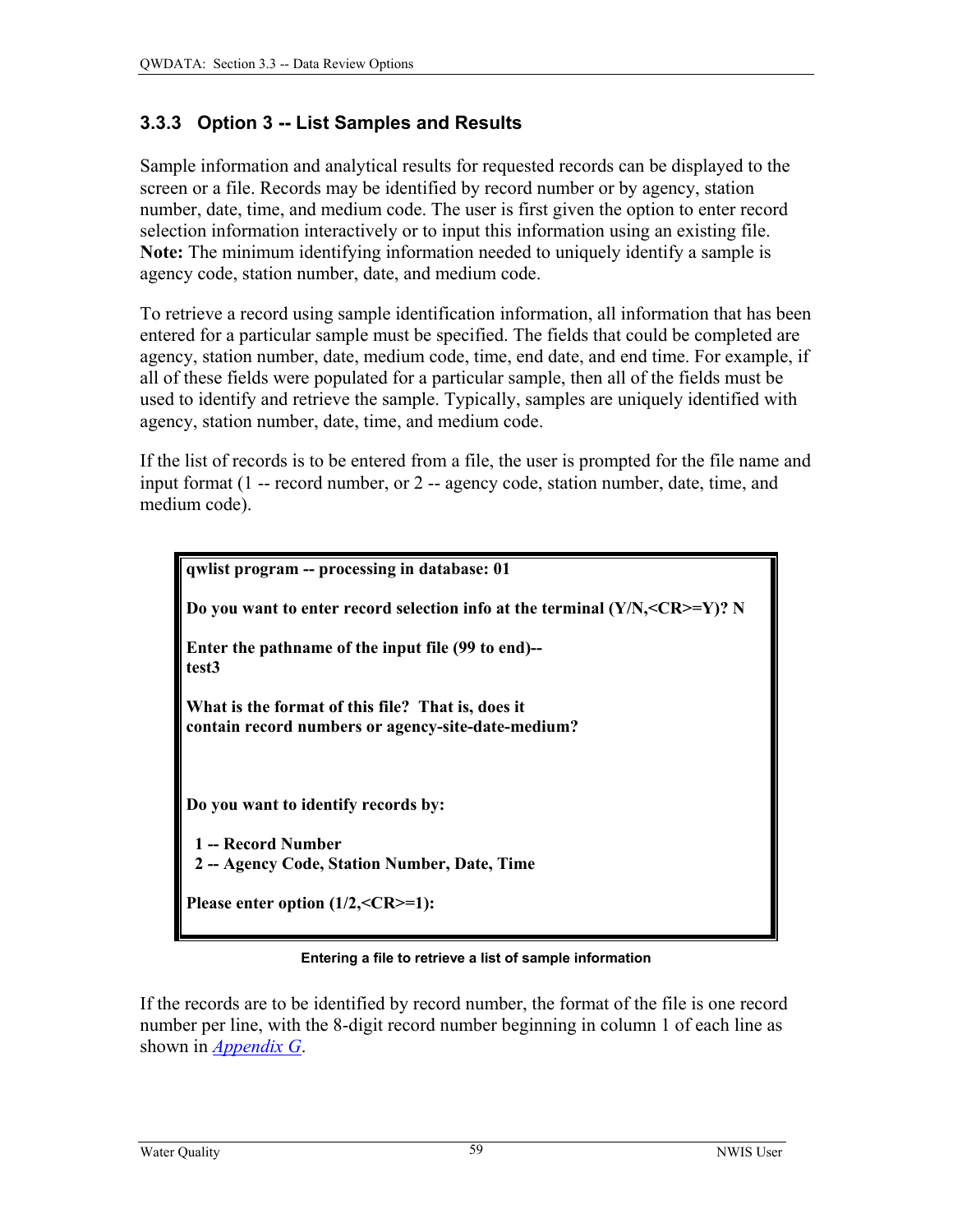Additional information may be included beyond column 8 so that output from other options (such as the record file output from the *[Select Sites and/or Samples](#page-1-0)* option shown in *[Appendix C](#page-0-0)*).

Input files containing records identified by agency, station number, date, time, and medium code must follow the format shown in Appendix G:

The next query gives the user the option to print the output to the screen or to a file. The user is queried for an output file name if the file output option is selected. If the output is to a file, the file will contain the long form (132 characters wide) of the output; footnotes for remarks and qualifiers and result comments can be included. There are three options for display to the screen. An example of each display is in *Appendix C*. After selection of the display to the screen, if either of the long output formats (options 2 and 3) are selected, the user may choose to include footnotes at the bottom of the page to define remarks and qualifiers that appear with the sample information. If the short form (option 1) is chosen, footnotes to define remarks and qualifiers cannot be included. Next, the user is given the option to include result comments (field and/or lab text comments pertaining to a result). Note: The analytical results are displayed using unrounded values from the database.

**Do you want output to terminal (T) or to a file (F) (<CR>=T)? T You have 3 options for display of parameters: 1 -- short form, 2-columns 2 -- long form, folded into 80 characters 3 -- long form, 132 characters Enter option desired (1-3,<CR>=1): 3 Do you want to include footnotes for remarks and qualifiers (Y/N,<CR>=Y)? Do you want to include result comments (Y/N,<CR>=N)?** 

**Output option queries for List Samples and Results. This example specifies output to the terminal using the 132-character, long-form to include footnotes explaining remark and qualifier codes.** 

If the user has chosen to input record information interactively, the next screen allows the user to enter record numbers or agency code station number, date, time, and medium code.

**qwlist program -- processing in database: 01** 

**Enter record number:** 

**(Q to quit, <CR> to select by agency-site-date-time-medium)** 

 **Interactive record input screen for producing output from the List Samples and Results option**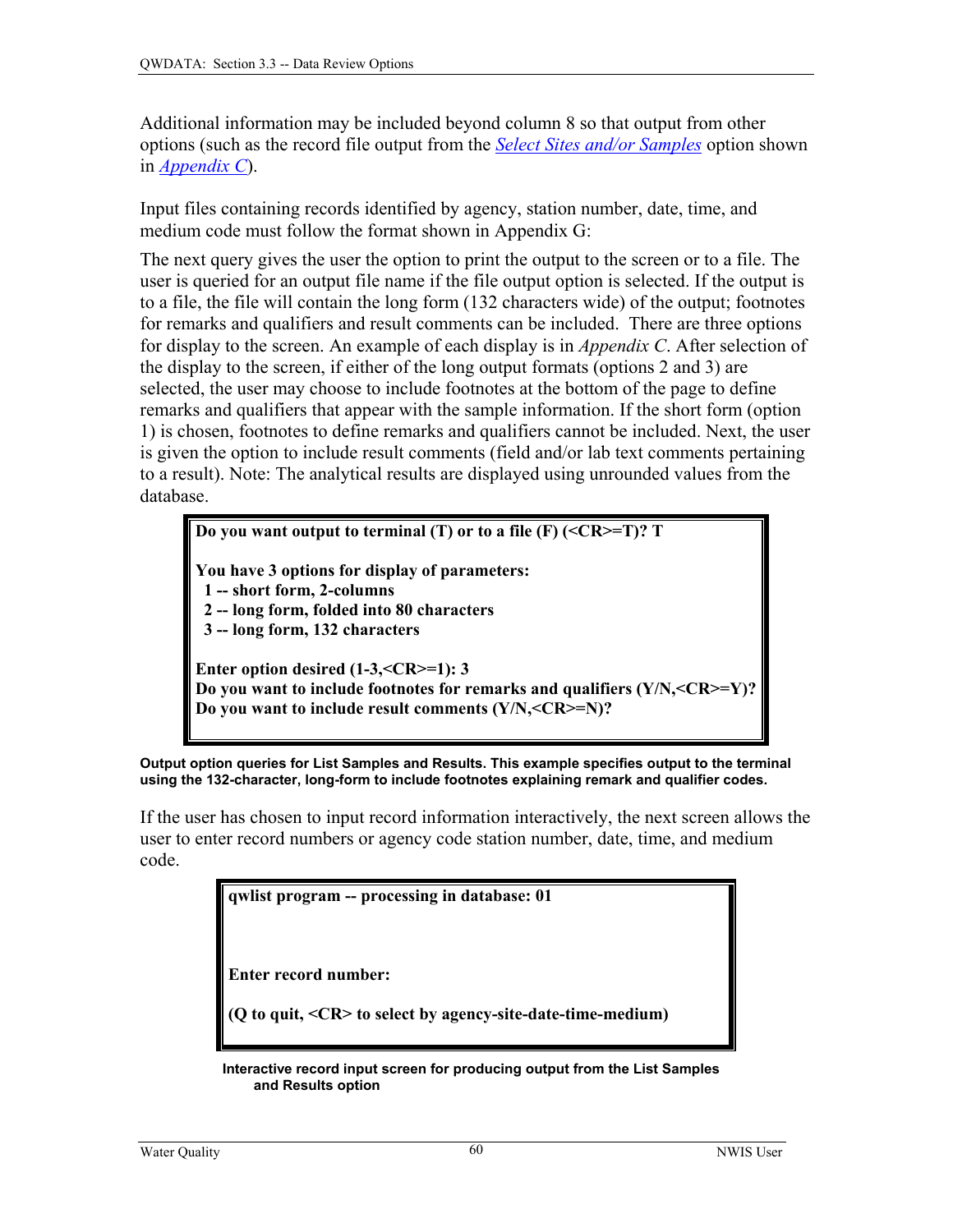**qwlist program -- processing in database: 01** 

**(1) Agency Code: USGS (2) Site Number: (3) Begin Date: YYYYMMDD (4) Begin Time: HHMM (5) End Date: YYYYMMDD (6) End Time: HHMM (7) Medium Code: \_** 

**Options:** ? ^D # / /x /+x /-x /@ /c /q -- Enter ?/ for help



**Note:** Begin time, end time, and end date are not required fields on input. However, if these fields have been populated in a sample record, they must be entered here in order to retrieve the record.

The requested record information will be listed on the screen or to a file in the specified format until a response of "*q*" is entered for record number to end the program

# **3.3.4 Option 4 -- Sample List and/or Cation-Anion Balance**

From this option, output is produced that includes: *1)* a list of parameters and their values, *2)* a cation-anion balance table, or *3)* both for specific samples.

Unless sample identification is to be entered from the terminal, the user is queried for the name of a file (full pathname allowed, up to 32 characters) that contains a list of sample identifiers. This file should contain the necessary identification information. This information may be record numbers or agency code, station number, date, time, and medium code in the format shown above. Next, the user is queried for the name of a file to hold the output.

```
qwbal program – processing in database: 01 
Do you want to enter record selection numbers from the terminal (Y/N, <CR>=Y)? y 
Enter name of file to hold output – 
: output.file 
Do you want a listing of parameters and values (Y/N, <CR>=Y)? y 
Do you want a cation-anion balance table (Y/N, <CR>=Y)? y
```
#### **Queries for producing a sample list and/or cation-anion balance**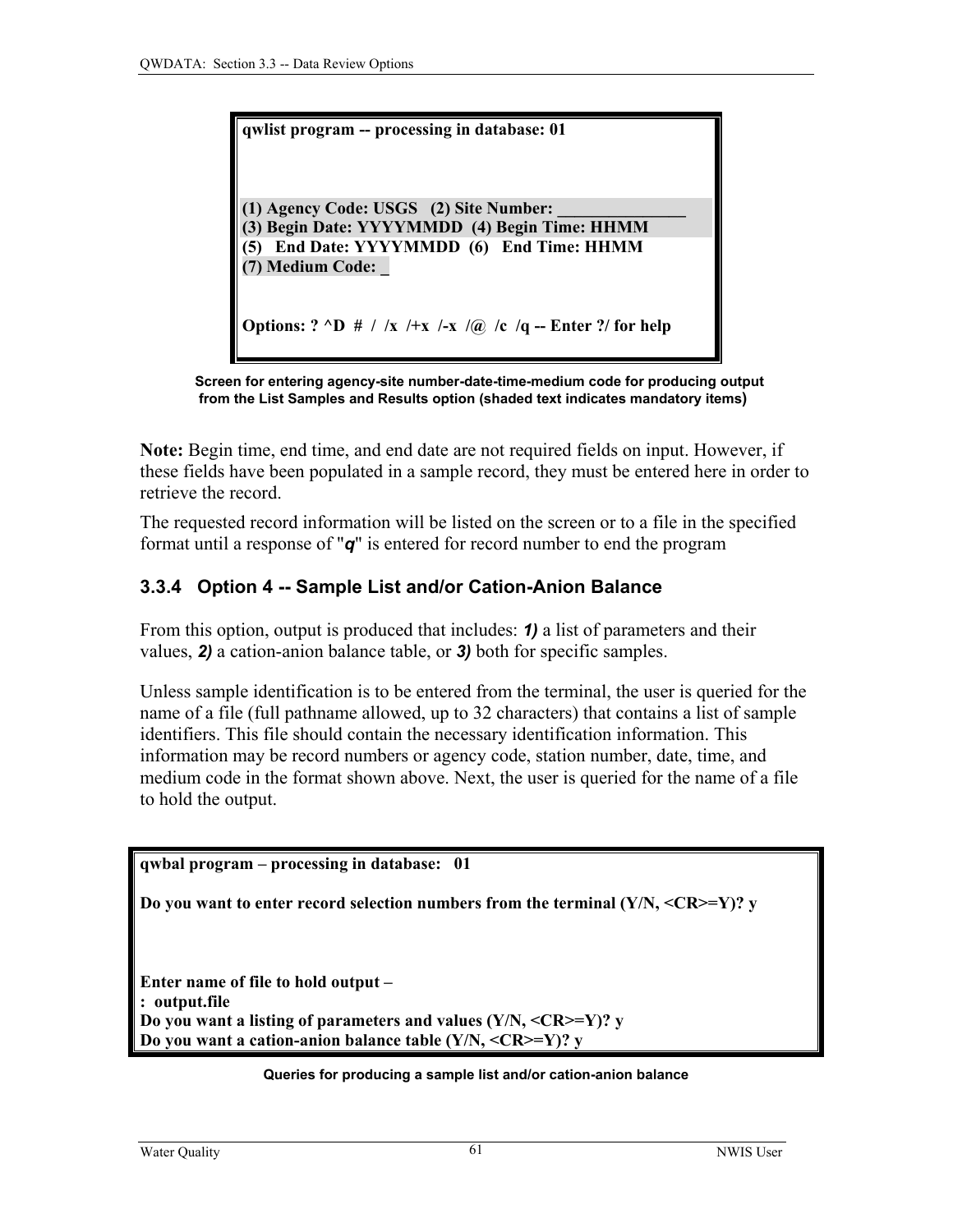The user may select from two output options--parameter list and values and/or an anioncation balance table. If the user chooses to enter sample identifications from the terminal, there will be a request for the next record identifier after processing each record. An entry of *q* or *quit* in the record or station number field terminates processing. The user is asked if the file should be sent to the printer. If so, the user is asked for the destination printer. A *<cr>* sends output to the default printer. The file is saved with fortran page-control characters and should be printed using these page-control characters. The following Unix command usually works:

# *asa filename|lp -ylandscape -dprintername*

An example of output from this program is shown in *[Appendix C.](#page-0-0)*

**Note:** Analytical results are included in this output using *rounding* as identified in the *parameter code dictionary.*

# **3.3.5 Option 5 -- Chemical Validation Checks**

Chemical logic and validation checks are performed for specified samples when this option is selected. The user must specify samples by record number. These may be entered from the terminal or a file. The user is queried for an output file name. If record numbers are entered from the terminal, the program queries the user for another record number after each sample is processed. An entry of *q* or *quit* in the record number field terminates processing. The output file name is displayed to the screen and the user is asked if the file should be sent to the printer. If so, the user is asked for the destination printer. A *<cr>* sends output to the default printer. The file is saved with fortran pagecontrol characters. To print the file, the following Unix command usually works:

# *asa filename |lp -ylandscape -dprintername*

Data written to the output file include:

# **sample identifying information:**

- record number,
- station number and name,
- collection date and time,
- analysis level codes, and
- number of parameters stored for the analysis;

# **notations of regulatory alerts and chemical logic checks, including:**

- parameters and values that exceed USEPA Drinking-water maximum contaminant levels (MCL), and
- failed chemical logic checks;
- a list of parameters and their values is produced; and
- a table showing the sum of cations and anions and the ionic balance is produced.